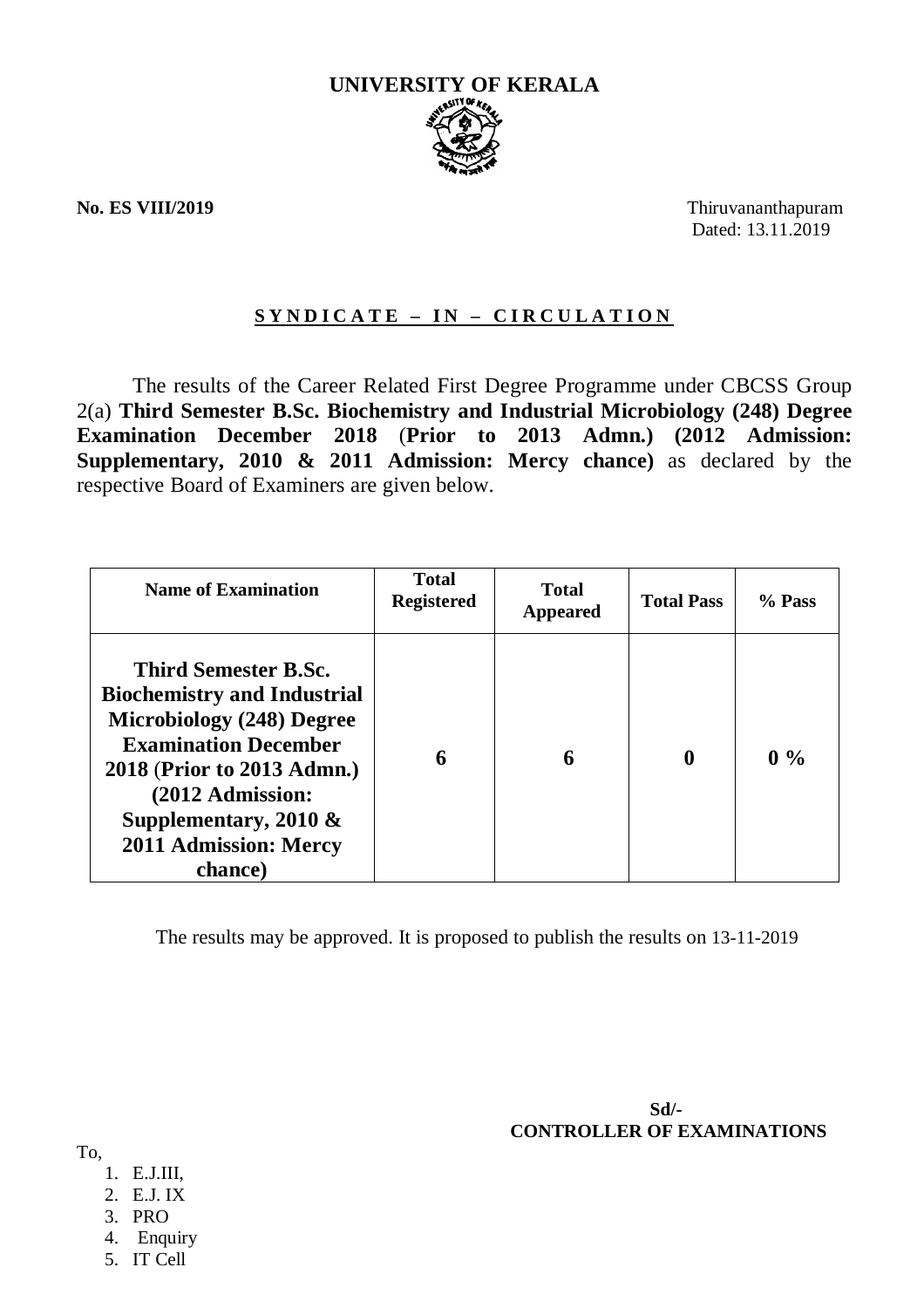

# **UNIVERSITY OF KERALA NOTIFICATION**

- 1. The following is the provisional list of Register Numbers of the successful candidates at the Career Related First Degree Programme Under CBCSS Group 2(a) **Third Semester B.Sc. Biochemistry and Industrial Microbiology (248) Degree Examination December 2018** (**Prior to 2013 Admn.) (2012 Admission: Supplementary, 2010 & 2011 Admission: Mercy chance)** as declared by the Board of Examiners.
- 2. Those who are successful in parts means: either the candidate has not obtained a separate minimum of 'D' grade in CE and ESE and/or has not obtained a minimum SGPA of 1.5
- 3. The Mark lists of the candidates will be sent to the respective Centre's.
- 4. Mark lists will not be issued to the candidates in respect of whom their defects to be rectified although their results have been provisionally released now.
- 5. The date for revaluation and scrutiny is **25.11.2019**. Candidates should make use of draft mark list available in the university website for applying for revaluation. Application for revaluation and scrutiny should be submitted through **ONLINE** only.

| <i>L</i> UTU SCHEME |                                      |  |
|---------------------|--------------------------------------|--|
| <b>COURSE CODE</b>  | <b>COURSE</b>                        |  |
| EN 1311.3           | Writing and Presentation Skills      |  |
| IM 1341             | Methods in Biochemistry              |  |
| IM 1342             | <b>Cell Biology and Genetics</b>     |  |
| IM 1371             | Microbial Genetics and Biotechnology |  |
| CH 1331.7           | <b>Bioorganic Chemistry</b>          |  |

**2010 Scheme**

 **Sd/- Controller of Examinations**

University Buildings, Thiruvananthapuram Dated: 13.11.2019